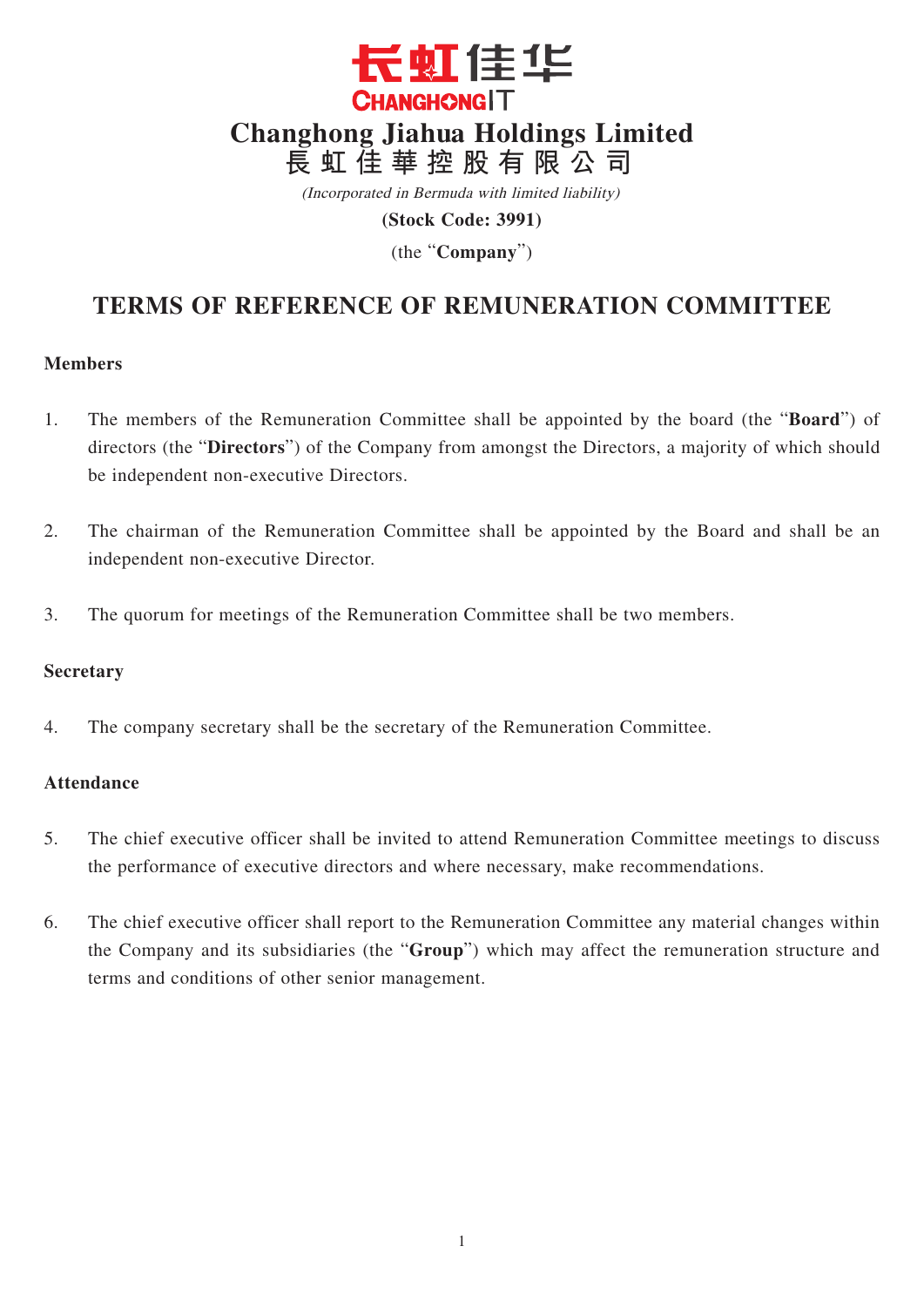## **Frequency of meetings**

7. The Remuneration Committee shall meet at least once a year.

# **Consultation**

8. The Remuneration Committee may seek appropriate independent professional advice as it deems necessary.

## **Duties**

- 9. The duties of the Remuneration Committee are:
	- to formulate the remuneration policy for all directors and the senior management; the substantial part of the remuneration of all the executive Directors and the senior management must be linked with the operation performance of the Company.
	- to determine the remuneration packages of all executive Directors and senior management, including benefits in kind, pension rights and compensation payments, including any compensation payable for loss or termination of their office or appointment, and make recommendations to the Board of the remuneration of non-executive directors. The Remuneration Committee should consider factors such as salaries paid by comparable companies, time commitment and responsibilities of the Directors, employment conditions elsewhere in the Group and desirability of performance-based remuneration;
	- to review and determine performance-based remuneration with reference to corporate goals and objectives resolved by the Board from time to time;
	- to review and approve the compensation payable to executive directors and senior management in connection with any loss or termination of their office or appointment to ensure that such compensation is determined in accordance with relevant contractual terms and that such compensation is otherwise fair and not excessive for the Company;
	- to review and approve the compensation arrangements relating to dismissal or removal of Directors for misconduct to ensure that such arrangements are determined in accordance with relevant contractual terms and that any compensation payment is otherwise reasonable and appropriate;
	- to ensure that no Director or any of his associates is involved in deciding his own remuneration;